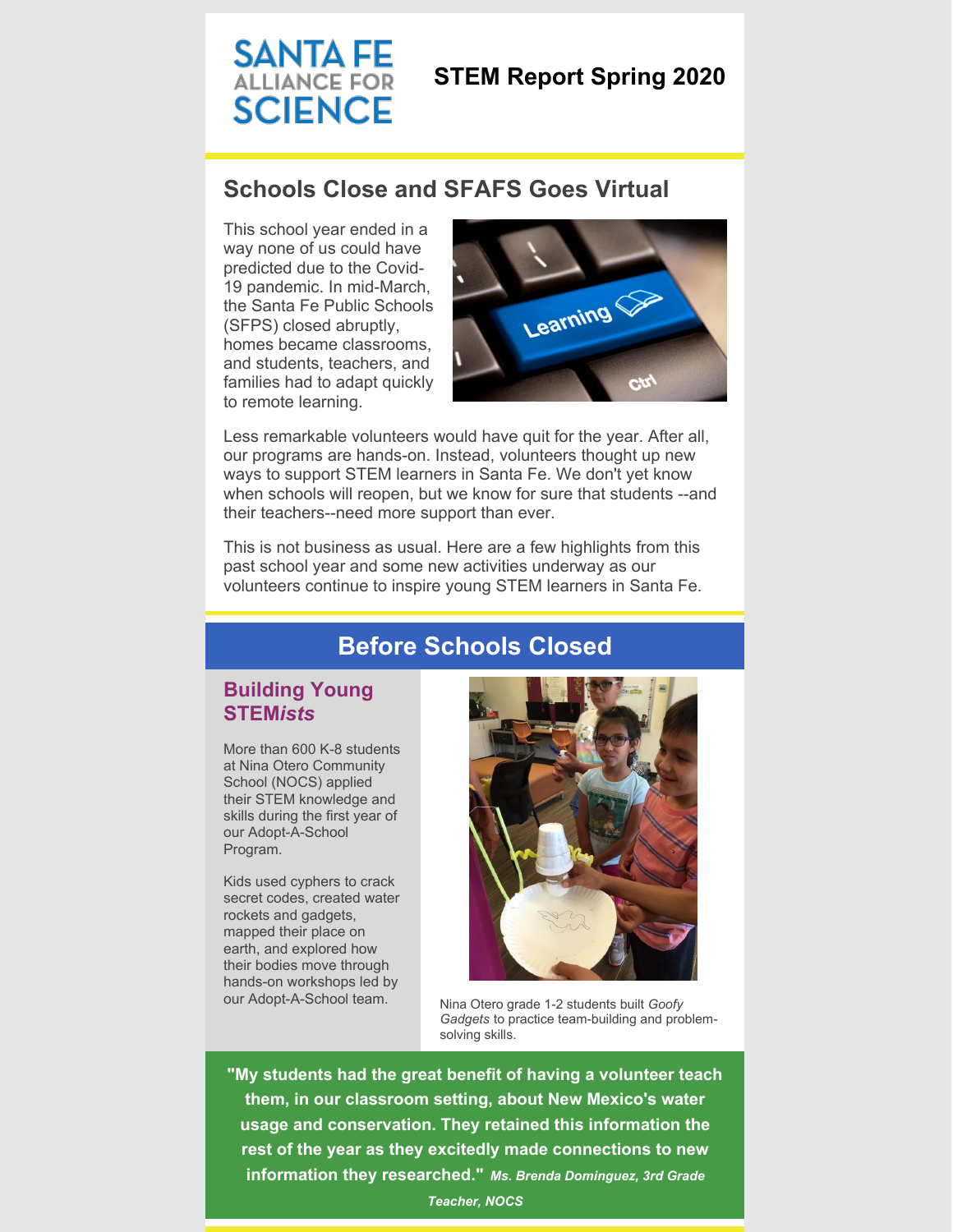### **Young Scientists at Work**

More than 2,100 K-12 SFPS students got to discuss their STEM fair project with a real scientist, engineer, or other STEM professional at their school's STEM fair.

### **"The judges would never give up on us!"**

**NOCS student**



Nina Otero Community School 4th & 5th grade students wear masks to promote their "Young Lungs at Work: No Idling" campaign, which they created for their school STEM fair project.

**"As a 2nd grade teacher, this was my first experience in the science fair realm. The SF Alliance for Science team provided so many learning opportunities for the students, but also for me. Students took great pride in their work, but were inspired even further when they heard that they would be judged by the scientists. Students were able to see that their work matters outside of the classroom. That is a powerful thing!!!"**

**Ms. Jules Chavez, 3rd Grade Teacher, NOCS**

## **After Schools Closed**

#### **SECRETS IN CODE**



An Introduction to Cryptography Session #1

### **Watch [Secrets](https://www.youtube.com/watch?v=Gh_9I1Za9O8&t=8s) in Code**

#### **STEM Video Topics:**

*Secrets in Code ~ Morse Code ~ How the Body Moves ~ Graphing ~ Energy in Motion ~ The Water Cycle ~ How the Eye Works ~ Calculating Averages ~ And more!*

### **Adopt-A-School Goes Virtual**

After schools closed, SFAFS volunteers adapted their experiential learning to an online venue. SFPS teachers and their students now have access to a growing library of STEM videos for their online classrooms and remote learning environments.

**"Using videos with local STEM experts helps to build community connections with our students. Our students need human interactions with familiar faces."**

*Ms. Jeri Lyn Salazar, NOCS K-8 Educational Leader & 21st Century Site*

*Coordinator*

**Thank you to the generous individuals who support our work, and to the following organizations and businesses who make this all possible**.

**Doris Goodwin Walbridge Foundation**